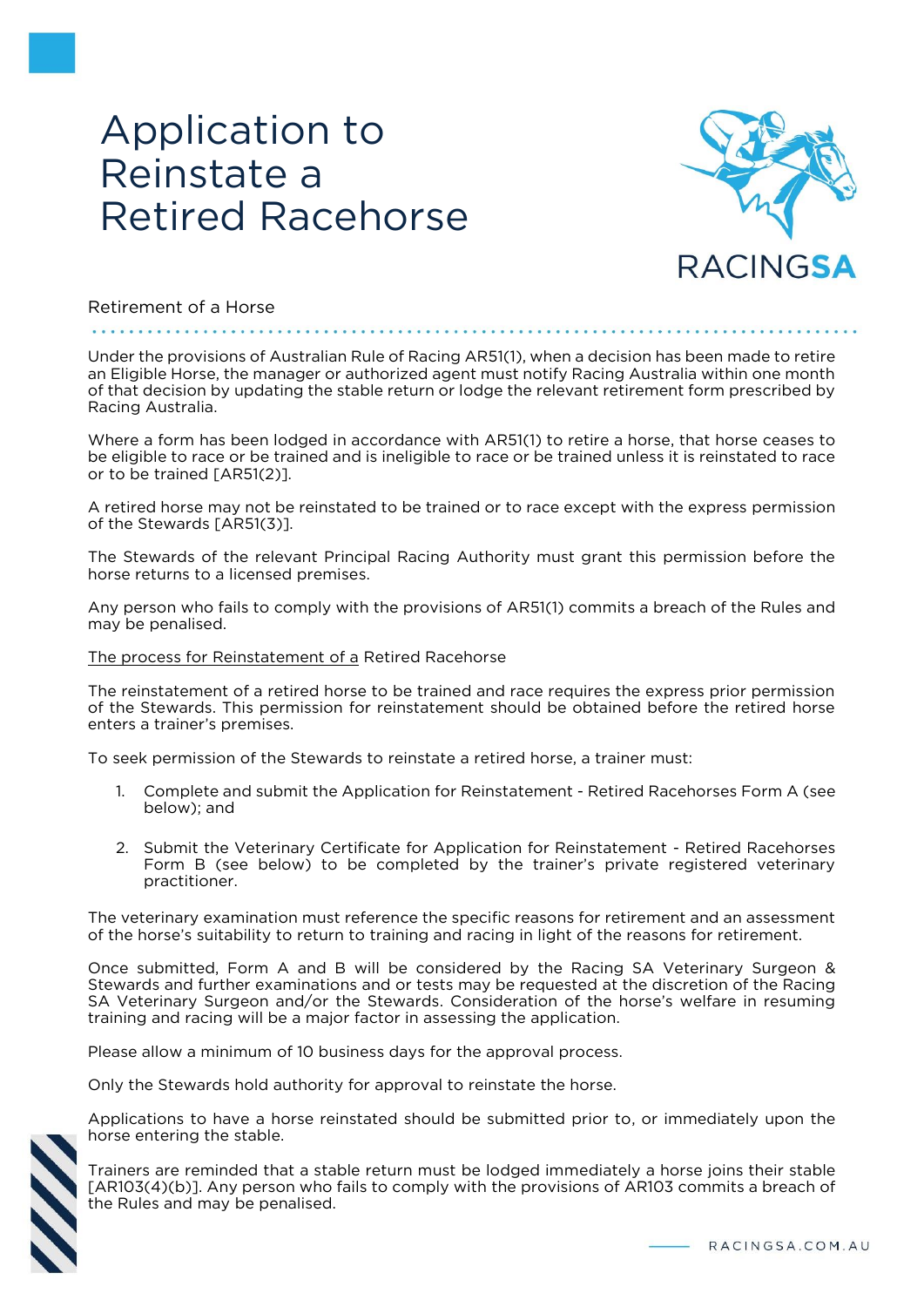Official Trial must be completed before nomination to race

The reinstated horse must not, without prior permission of the Stewards, be entered for or be permitted to run in any official trial or race for at least 28 days after the date of reinstatement (LR11.5).

When a horse has the approval of Stewards to be reinstated to be trained, the horse must compete satisfactorily in an Official Trial and the trainer must submit a satisfactory Veterinary Clearance to Race (based on an examination after the Official Trial) and prior to gaining approval to race.

If a trainer wishes to run the reinstated horse in its Official Trial within 28 days of the date of reinstatement, then the trainer must seek permission of the Stewards before nominating the horse for the Official Trial.

It is highly unlikely that a horse will gain sufficient fitness to undertake an Official Trial within 28 days of reinstatement from retirement and recommencing training.

For further information regarding reinstatement of a retired horse please contact the Stewards at Racing SA on 08 8179 9824.

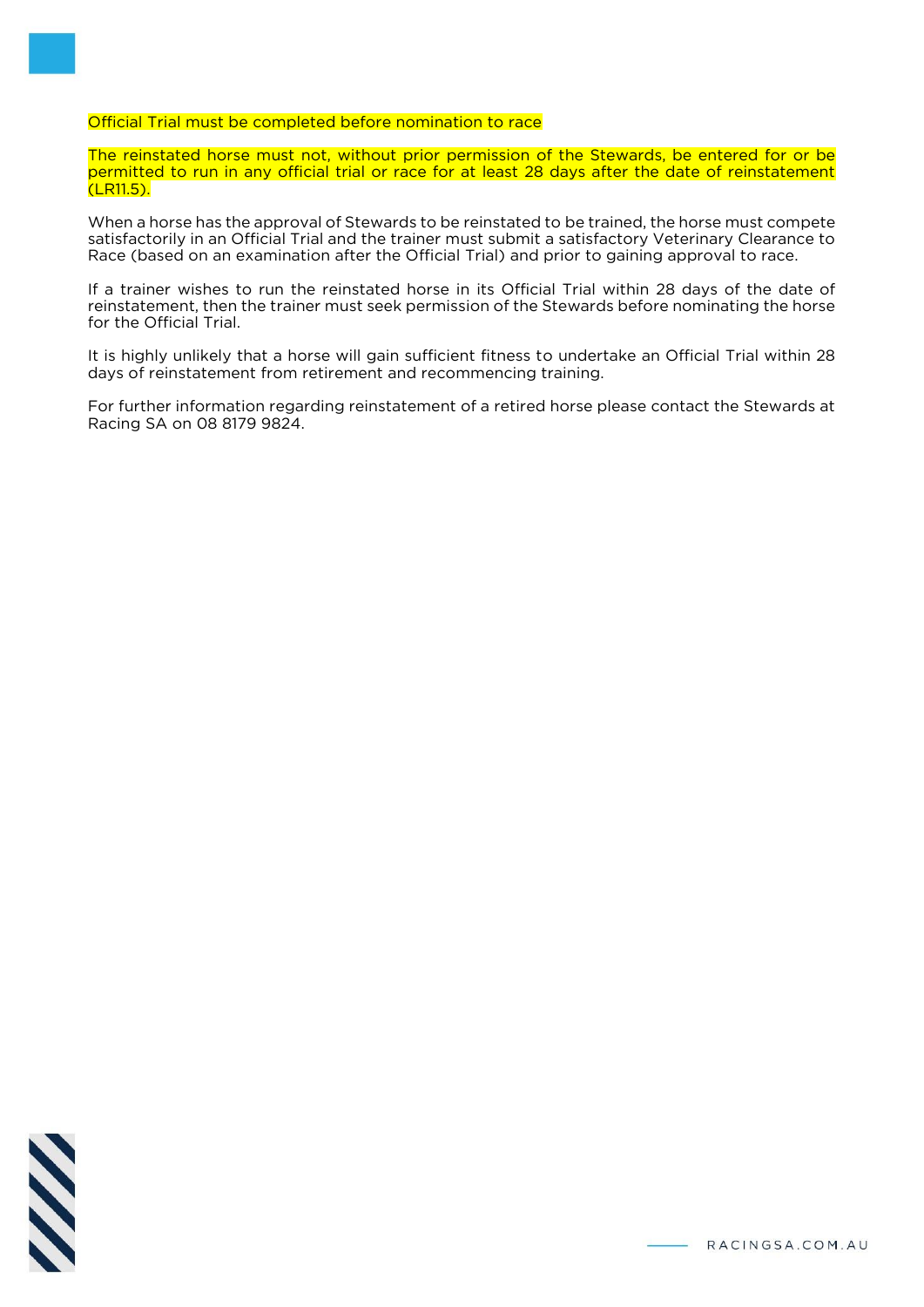#### FORM A – APPLICATION TO REINSTATE A RETIRED RACEHORSE

Please return the completed form via email to the Racing SA Stewards Department at [vets@racingsa.com.au](mailto:vets@racingsa.com.au)

Note: Ownership disputes and horse history will be investigated by the Stewards prior to a decision about reinstatement being made.

| <b>HORSE NAME</b>                       |  |
|-----------------------------------------|--|
| HORSE DATE OF BIRTH                     |  |
| <b>APPLICANT PHONE</b><br><b>NUMBER</b> |  |



| Total Number of Starts |  |
|------------------------|--|
| Firsts                 |  |
| Seconds                |  |
| Thirds                 |  |
| Unplaced               |  |
| Date of Retirement     |  |
| Reason for Retirement  |  |



- RACINGSA.COM.AU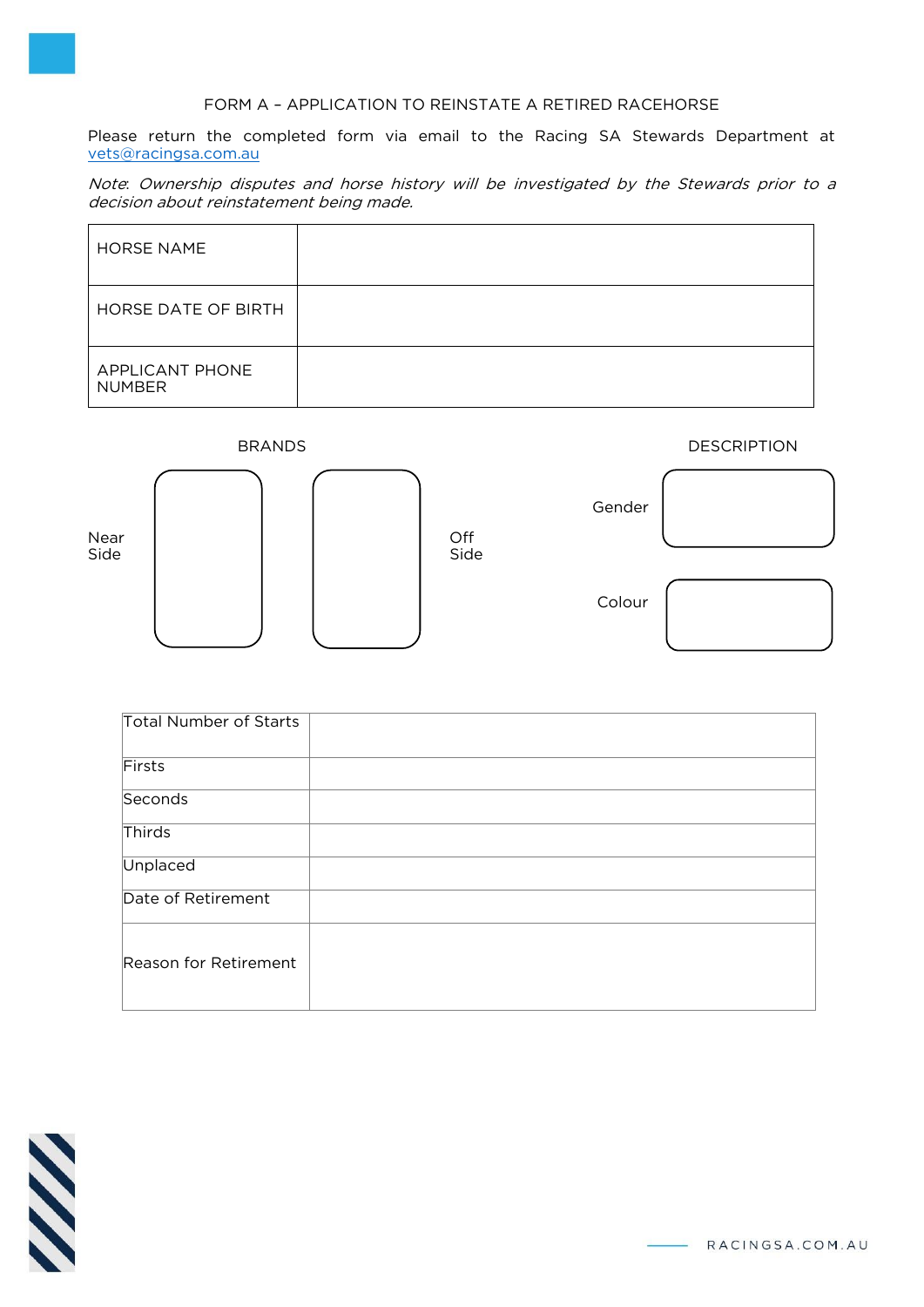## Previous Ownership

| Owner/s                            |  |
|------------------------------------|--|
| Managing Owner                     |  |
| Managing Owner Phone Number        |  |
| Previous Trainer                   |  |
| Previous Trainer Phone Number      |  |
| Previous Veterinarian              |  |
| Previous Veterinarian Phone Number |  |

## Current Ownership

| Owner/s                           |  |
|-----------------------------------|--|
|                                   |  |
| Managing Owner                    |  |
|                                   |  |
| Managing Owner Phone Number       |  |
|                                   |  |
| Current Trainer                   |  |
|                                   |  |
| Current Trainer Phone Number      |  |
|                                   |  |
| Current Veterinarian              |  |
|                                   |  |
| Current Veterinarian Phone Number |  |
|                                   |  |
|                                   |  |

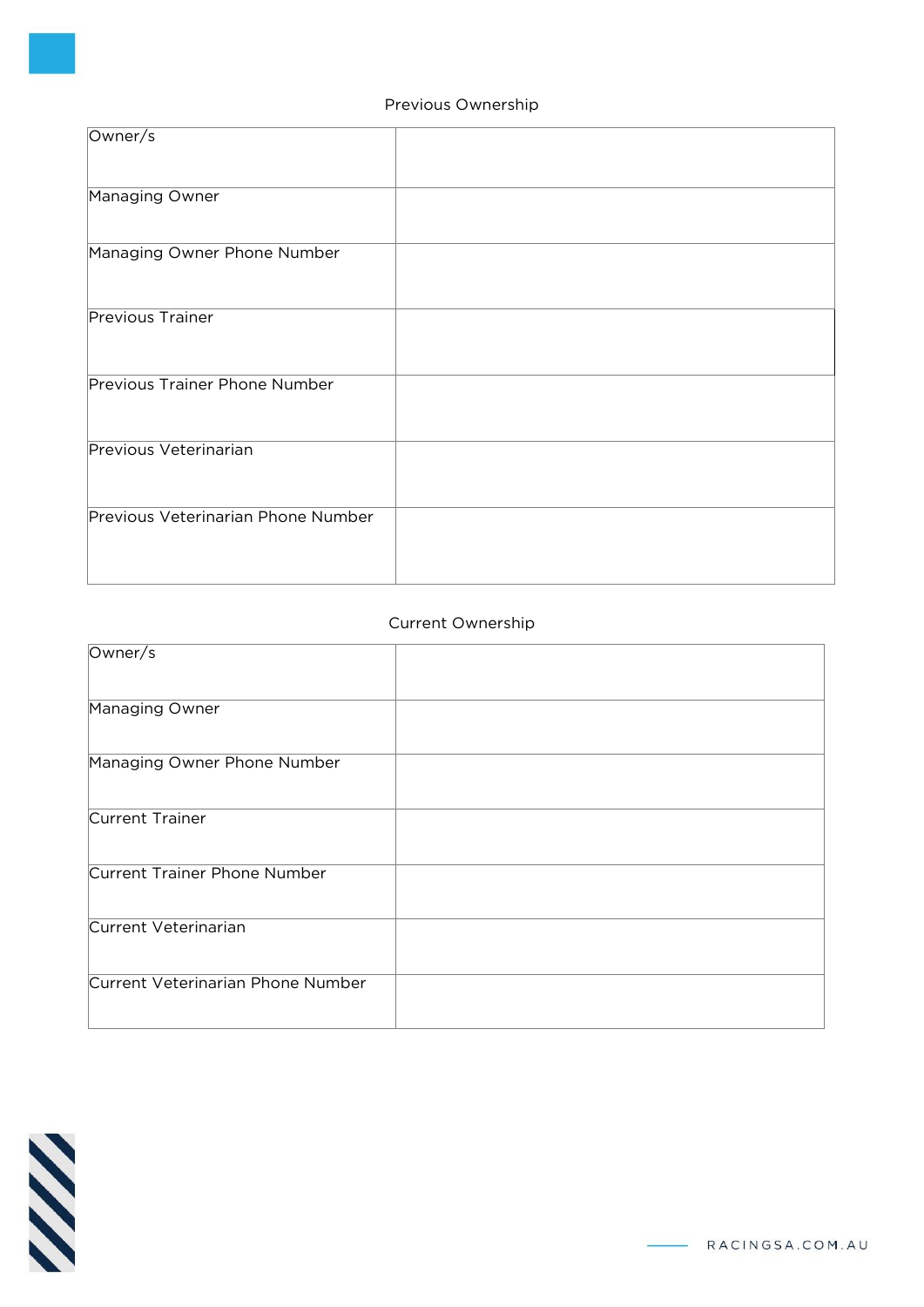Has the horse ever had any embargo placed on it by a Principal Racing Authority? (Please specify)

| Date | Embargo |
|------|---------|
|      |         |
|      |         |
|      |         |

Were any conditions placed on the horse when it was retired? (Note: applicant will need to liaise with previous managing owner to gather this information)

What has the horse been doing between the date of retirement and this application for reinstatement?

How has the horse, and any illness or injury (as detailed above), been managed in this period?

Please specify the reasons for applying to have the horse reinstated as a racehorse:

How will reinstatement to training and racing impact on any previous illness or injury?

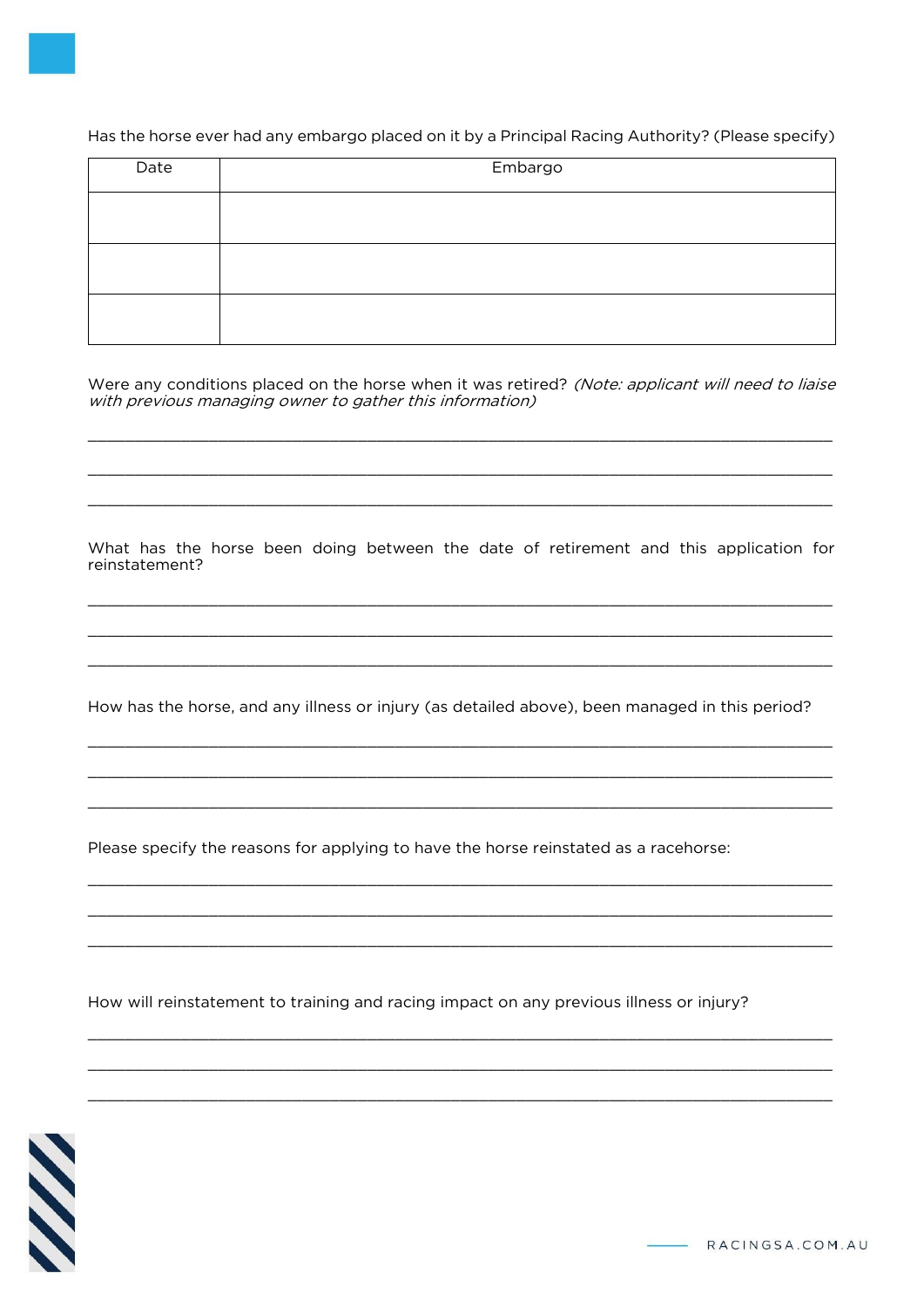How will a reinstatement to training and racing impact on the horse's welfare?

| After making appropriate inquiries, I certify that; |  |
|-----------------------------------------------------|--|
| retired from racing.                                |  |
| Name of Applicant:                                  |  |
| Signature:                                          |  |
| Date:                                               |  |

\_\_\_\_\_\_\_\_\_\_\_\_\_\_\_\_\_\_\_\_\_\_\_\_\_\_\_\_\_\_\_\_\_\_\_\_\_\_\_\_\_\_\_\_\_\_\_\_\_\_\_\_\_\_\_\_\_\_\_\_\_\_\_\_\_\_\_\_\_\_\_\_\_\_\_\_\_\_\_\_

**SSS**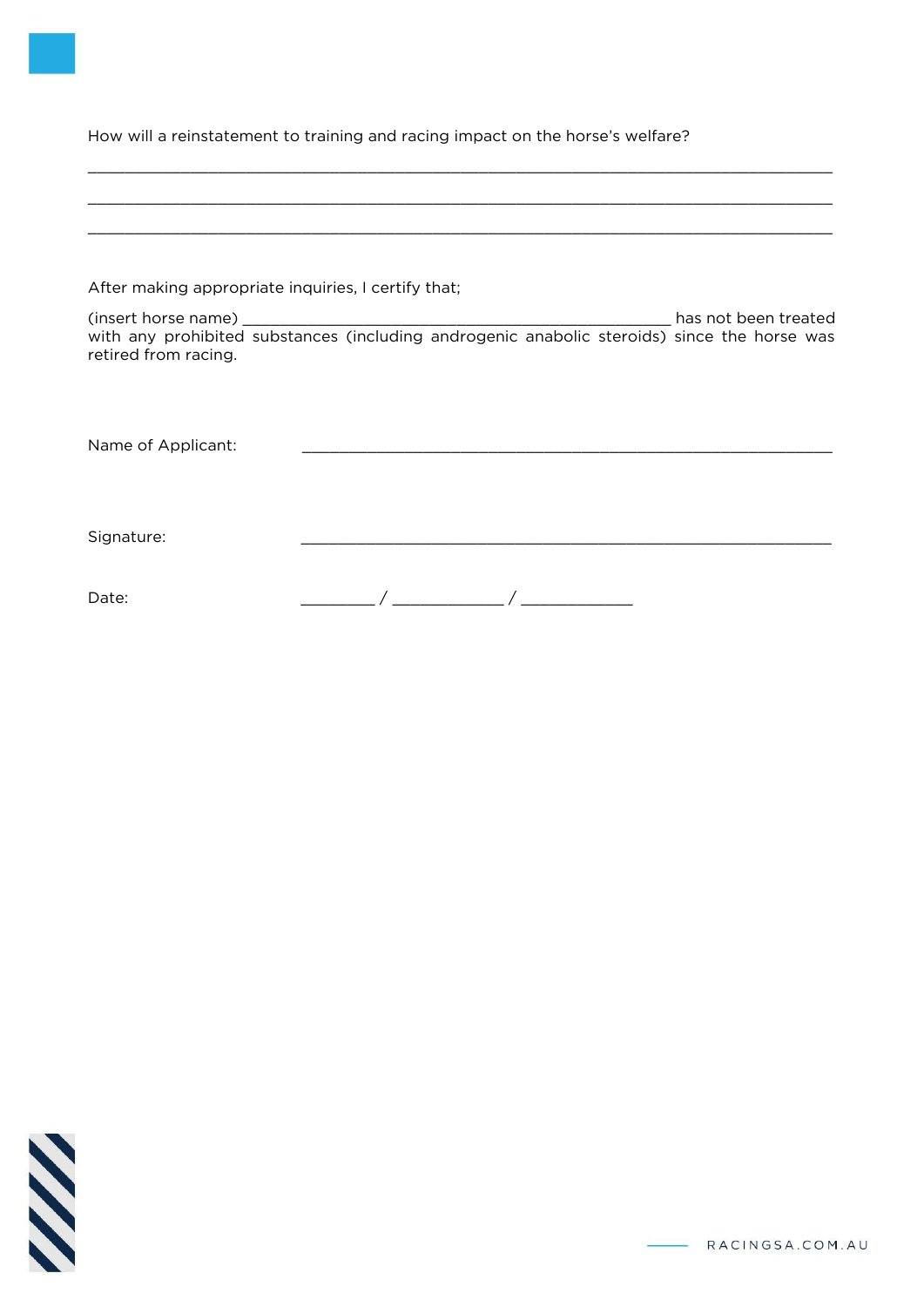#### FORM B – VETERINARY CERTIFICATE FOR APPLICATION TO REINSTATE A RETIRED RACEHORSE

Please return the completed form via email to the Racing SA Stewards Department at [vets@racingsa.com.au](mailto:vets@racingsa.com.au)

Note: Ownership disputes and horse history will be investigated by the Stewards prior to a decision about reinstatement being made.

| DATE                |  |  |
|---------------------|--|--|
| HORSE NAME          |  |  |
| MICROCHIP No.       |  |  |
| APPLICANT NAME      |  |  |
| <b>TRAINER NAME</b> |  |  |

BRANDS DESCRIPTION Gender († 1915)<br>Gender († 1906) Near | | | | | Off Side | | | | | Side and the colour colour colour colour colour colour colour colour colour colour colour

I certify that I have examined the above horse, which required a Veterinary Clearance Certificate to assess its suitability for reinstatement as a racehorse after having been retired from racing for the following reasons: (provide details)

\_\_\_\_\_\_\_\_\_\_\_\_\_\_\_\_\_\_\_\_\_\_\_\_\_\_\_\_\_\_\_\_\_\_\_\_\_\_\_\_\_\_\_\_\_\_\_\_\_\_\_\_\_\_\_\_\_\_\_\_\_\_\_\_\_\_\_\_\_\_\_\_\_\_\_\_\_\_\_\_

I examined the horse at *(location for examination)* 

On *(date)* 

To provide a basis for my opinion, I have undertaken the following examination(s) (please tick):

 $\_$  , and the state of the state of the state of the state of the state of the state of the state of the state of the state of the state of the state of the state of the state of the state of the state of the state of the \_\_\_\_\_\_\_\_\_\_\_\_\_\_\_\_\_\_\_\_\_\_\_\_\_\_\_\_\_\_\_\_\_\_\_\_\_\_\_\_\_\_\_\_\_\_\_\_\_\_\_\_\_\_\_\_\_\_\_\_\_\_\_\_\_\_\_\_\_\_\_\_\_\_\_\_\_\_\_\_

| <b>Physical Examination</b> | Ultrasound Examination        |  |
|-----------------------------|-------------------------------|--|
| Ultrasound Examination      | Radiographic Examination      |  |
| Bone Scan                   | <b>Endoscopic Examination</b> |  |
| MRI                         | Other (please explain below)  |  |



RACINGSA.COM.AU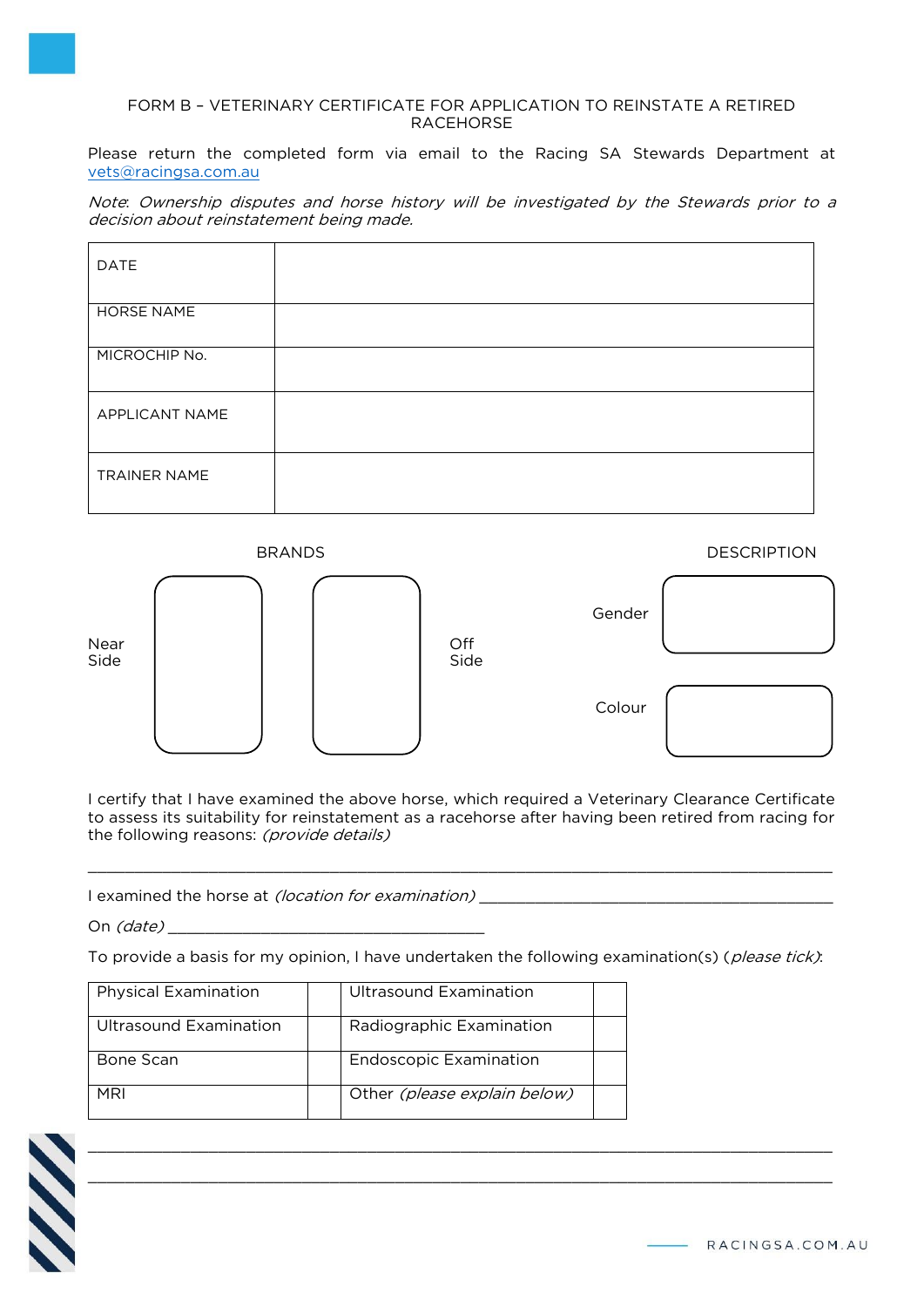|                                   | In my opinion, the horse is currently in a suitable condition to resume training and be reinstated                                                                                                                                   |
|-----------------------------------|--------------------------------------------------------------------------------------------------------------------------------------------------------------------------------------------------------------------------------------|
|                                   |                                                                                                                                                                                                                                      |
|                                   |                                                                                                                                                                                                                                      |
|                                   |                                                                                                                                                                                                                                      |
|                                   |                                                                                                                                                                                                                                      |
| Veterinarian Name:                | <u> 1989 - Johann Barn, amerikansk politiker (d. 1989)</u>                                                                                                                                                                           |
|                                   |                                                                                                                                                                                                                                      |
| Veterinarian Phone Number:        | the control of the control of the control of the control of the control of the control of the control of the control of the control of the control of the control of the control of the control of the control of the control        |
|                                   |                                                                                                                                                                                                                                      |
| Signature:                        |                                                                                                                                                                                                                                      |
|                                   |                                                                                                                                                                                                                                      |
|                                   |                                                                                                                                                                                                                                      |
| <b>VPRBV Registration Number:</b> | Date: <u>with the second contract of the second contract of the second contract of the second contract of the second contract of the second contract of the second contract of the second contract of the second contract of the</u> |



RACINGSA.COM.AU